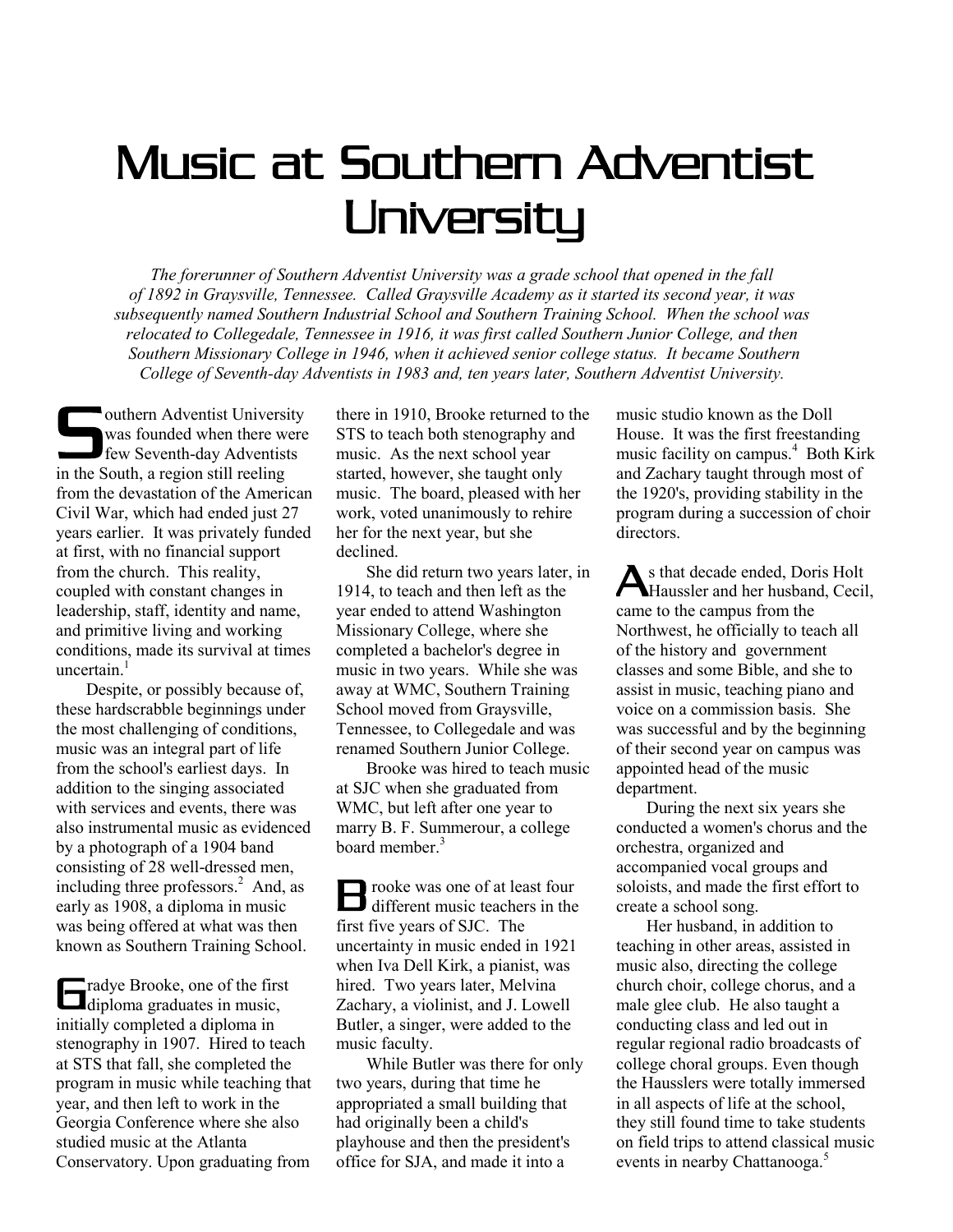arold A. Miller's arrival when **A** arold A. Miller's arrival with Hausslers left in 1935 marked the beginning of a new era in music at SJC, the real beginning of today's music program at SAU. A prolific composer of hymns and gospel songs and an inspiring teacher and choral conductor, Miller immediately expanded touring activities and introduced the choir to more challenging works. Soon after his arrival he arranged for the choir to begin participating in annual performances of the *Messiah* with the civic chorus and orchestra in Chattanooga, a tradition that continued for many years.

 Miller was 44 when he arrived, an experienced teacher who had studied at Atlantic Union College and then taught at Mount Vernon Academy in Ohio and Washington Missionary College. His teaching experience and exposure to the music programs at these Adventist colleges undoubtedly shaped his idea of what he wanted to do at SJC.

 In 1942 he left SJC, only to return in 1945, after teaching briefly at Union and Pacific Union colleges. This contact with the music programs at these schools probably also affected Miller's perspective about what should happen in music as SJC became a four-year senior college, a step taken by the end of his first year back on campus. The school, now named Southern Missionary College, began offering a four-year degree in music.

 Miller by this time was a legendary figure on campus because of his success as a published composer, the inclusion of ten of his songs in the 1941 SDA Church Hymnal, and a school song written in his second year, *Come on Down to Collegedale*, which had been a hit on campus and sung with unbridled enthusiasm by the students.

 Moreover, Miller had become an important part of life at the school. Students from his years recall with fondness his Friday evening song services, which he would lead while seated at the piano, and his illuminating comments about classical works he played at the beginning of chapels. $<sup>6</sup>$ </sup>

or years the music department **For years the music department**<br>was housed around the chapel stage area in College Hall, primary instruction building on campus. When the school gained accreditation as a four-year senior college in 1950, plans were made for a music building that was completed in 1954. It was an attractive brick building in Georgian-Colonial style. With its seven studios, seventeen practice rooms, rehearsal room and recital hall, it was a source of pride to the school. Dedicated the year after Miller's retirement, it was named the Harold A. Miller Hall.<sup>7</sup>

uring Miller's leave in the early **During Miller's leave in the early<br>1940's, another legendary figure** in early Adventist choral work, Clarence W. Dortch, served as chair of the department. Eminently qualified in both training and experience, he had graduated from Pacific Union College and then returned to teach there for six years following World War I.

 He then chaired the music department at Southwestern Junior College for sixteen years, completing a master's degree at North Texas State University while there. Dortch had also studied at the University of Chicago and sung in workshops under the leading choral directors of the time.

 His quiet, patient manner and commitment to sacred choral music impressed the students. He was known affectionately as "Fessor" during his five years at SJC, a title he had been given while at SWJC, and

one that would continue as he left in 1947 to complete his career at Walla Walla College.<sup>8</sup>

 Shortly after Dortch's arrival at SMC, Dorothy Evans, a gifted young singer and teacher, joined the music faculty. For two years after Miller returned, the three musicians worked together, creating what would be the beginning of a strong vocal and choral tradition at the school.

iller's penchant for writing **M** iller's penchant for wrote popularity of that genre in the South, particularly when sung by male quartets, led to the establishment of many of these groups at SMC beginning in the 1940's and continuing into the 1960's. This passion for quartet music, fueled by the popularity of The King's Heralds quartet, a group associated with H.M.S Richards' Voice of Prophecy national radio broadcasts, and by the Faith for Today television quartet, swept the campus during those decades, persisting in subsequent years as a cherished memory for SMC alumni.

 The Crusaders, most prominent of the early quartets at SMC, was soon followed by The Chordsmen, Collegiate Quartet, The Adelphian Quartet, and many others. Although the quartets and women's trios were the most popular, there were other similar vocal groups. Several of the singers from these ensembles became members of the King's Heralds and Faith for Today quartets or gained fame as soloists.<sup>9</sup>

An expansion in the music faculty<br> **A**ccurred as the four-year college occurred as the four-year college sought accreditation in 1950. J. Mabel Wood, a keyboard graduate of SJC who had then taught at SWJC and at Union College, where she had earned a master's degree at the University of Nebraska, was the first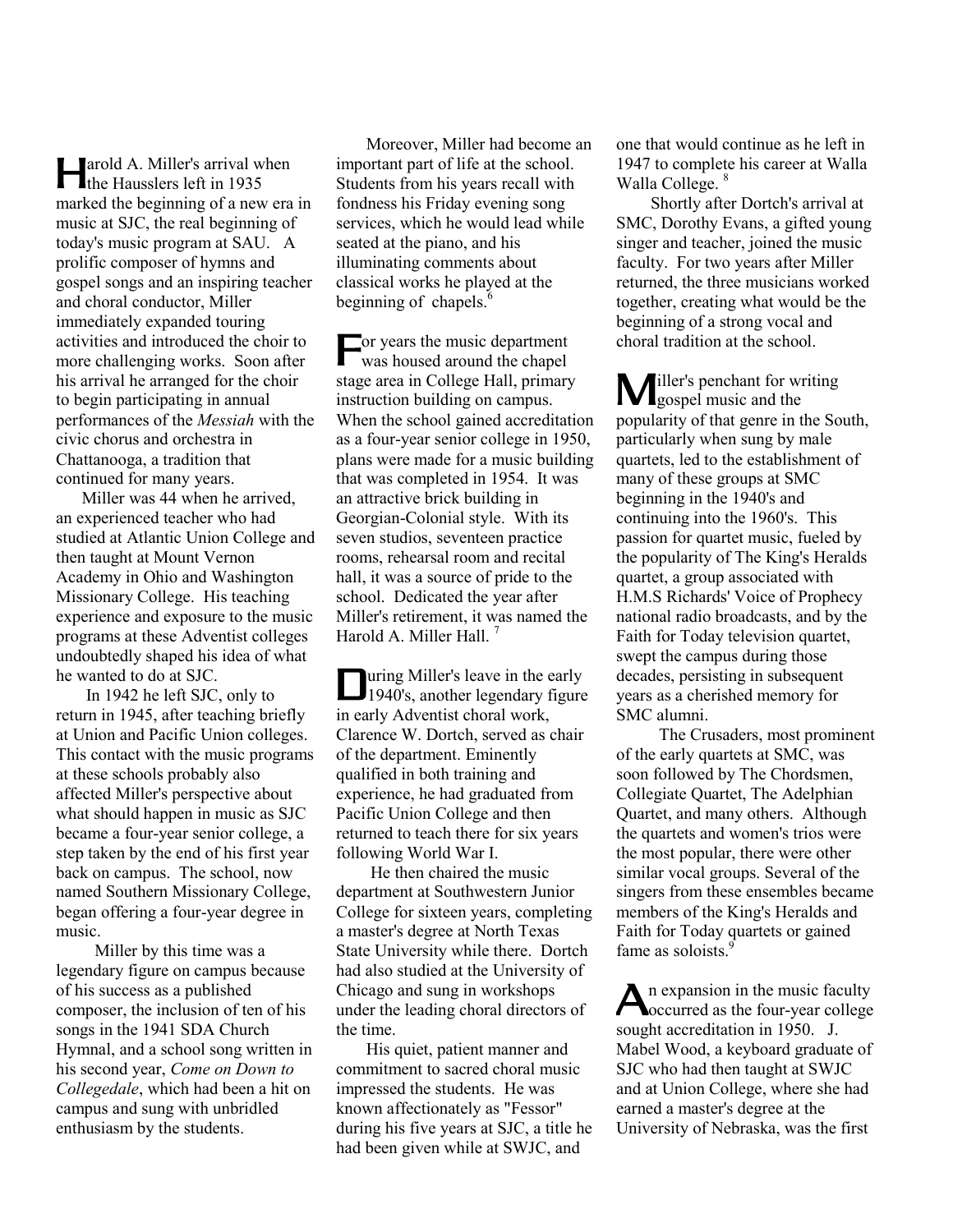to be added, joining the faculty in 1948.

 Norman Krogstad and his wife, Eleanor, came in 1949, the first husband and wife team with music degrees to teach in the department. He was also the first specialist in band to direct that group.

 In 1952, the Krogstads were joined by Adrian R.M. Lauritzen and his wife, Evelyn, he to chair the department and she to teach voice. Near the end of doctoral study in music, he completed his degree at the end of his first year there, becoming the first music teacher at the college with a doctorate. During his five years as Chairman of the Division of Fine Arts, Lauritzen established a degree program in music education.<sup>10</sup>

hile a number of changes **W** happened in the program and the faculty during the 1950's, J. Mabel Wood remained as a constant, her time at SMC continuing through that decade and into the next. A refined and elegant person, she was an inspirational teacher to her piano and organ students and her music appreciation classes. She served for several years as the church organist.<sup>11</sup> Other keyboard teachers during her first decade at the college included Eleanor Krogstad and Olive Batson. Evelyn Lauritzen.

 Also, in the 1950's, Margarita Dietel Merriman, who had spent her childhood years at the school and graduated from its two-year music program in 1946, returned to teach theory briefly before leaving to complete a Ph.D. in theory and composition at the Eastman School of Music.

 While a student, she had written words for a new school song, *Collegedale Forever!*, which would be sung for the next 20 years. Near the end of her study at Eastman, she accepted a position at Atlantic Union College where she became an

influential and stabilizing influence on that campus in a career that spanned four decades.<sup>12</sup>

 Another student, Charles Pierce, a 1951 graduate in piano, would be the first four-year graduate to complete a doctorate in music. During his career he chaired the music programs at Columbia Union and Canadian Union colleges.

 Other keyboard teachers during Wood's 20 years at SMC included Del Case, organist, and Judith Schoepflin, Lois Rowell, James McGee, and Elaine and Morris Taylor, pianists. The Taylors, who had married in 1955, just prior to teaching together at Walla Walla College for two years, taught and performed as a popular piano duo at SMC during the seven years they were on campus.

aylor also served as Chairman of Taylor also served as Chairman of<br>the Division of Fine Arts during those years, presiding over a program that, like the college, was rapidly increasing in size. Teachers were added and the number of music majors tripled, keeping pace with the overall growth in college faculty and enrollment. He began laying the groundwork for accreditation of the music program by the National Association of Schools of Music (NASM) and started fundraising for a larger music facility.<sup>13</sup>

orothy Evans Ackerman **D**orothy Evans Ackerman<br>returned to the campus, after an eight-year absence, in the same year the Taylors arrived. During her absence, four different teachers had taught in the vocal area including Wayne and John Thurber, Joseph Perlman, and Francis Cossentine. Both of the Thurbers had been members of the popular Adelphian Quartet while students. Wayne taught for three years and John for one, before leaving to teach

elsewhere and eventually join the King's Heralds quartet.

 Ackerman's reputation as an outstanding contralto and as an exceptionally effective teacher in voice would make her contribution a priceless one for the next 22 years. She was a well-known soloist in that region who performed often in high profile settings to great acclaim.<sup>14</sup>

 Her work in the vocal/choral area would continue with Don and Stewart Crook, Larry Otto, Sandra Fryling, Julie Boyd Penner, Marvin Robertson, Don Runyan, James Hanson, and Bruce Rasmussen. Don Crook, another former member of the Adelphian Quartet, directed the choir for six years.

 Runyan led the choirs for nearly twenty years while Robertson's service spanned more than three decades. Under their leadership a number of fully-staged musicals were produced, including, *The Music Man*, *My Fair Lady*, *Fiddler on the Roof*, *Amahl and the Night Visitors*, and others.

ands were important in life at the **B** ands were important in life at school from its earliest days, providing music to lift the spirit, entertain, and celebrate important occasions. From the performers' viewpoint, it was a break from the routine of the sometimes seemingly too restrictive life on a boarding school campus. Ray Jacobs, a member of the band in the early days of SJC, recalls, "The one thing that really thrilled me was the band." A trombonist, he particularly enjoyed playing, and later listening to, *The Poet and Peasant Overture* by Franz von Suppe $15$ 

 The band and related smaller instrumental groups were active over the years, giving concerts and performing in churches and other venues in the area. One noteworthy event for which they provided the perfect touch was the noisy send-off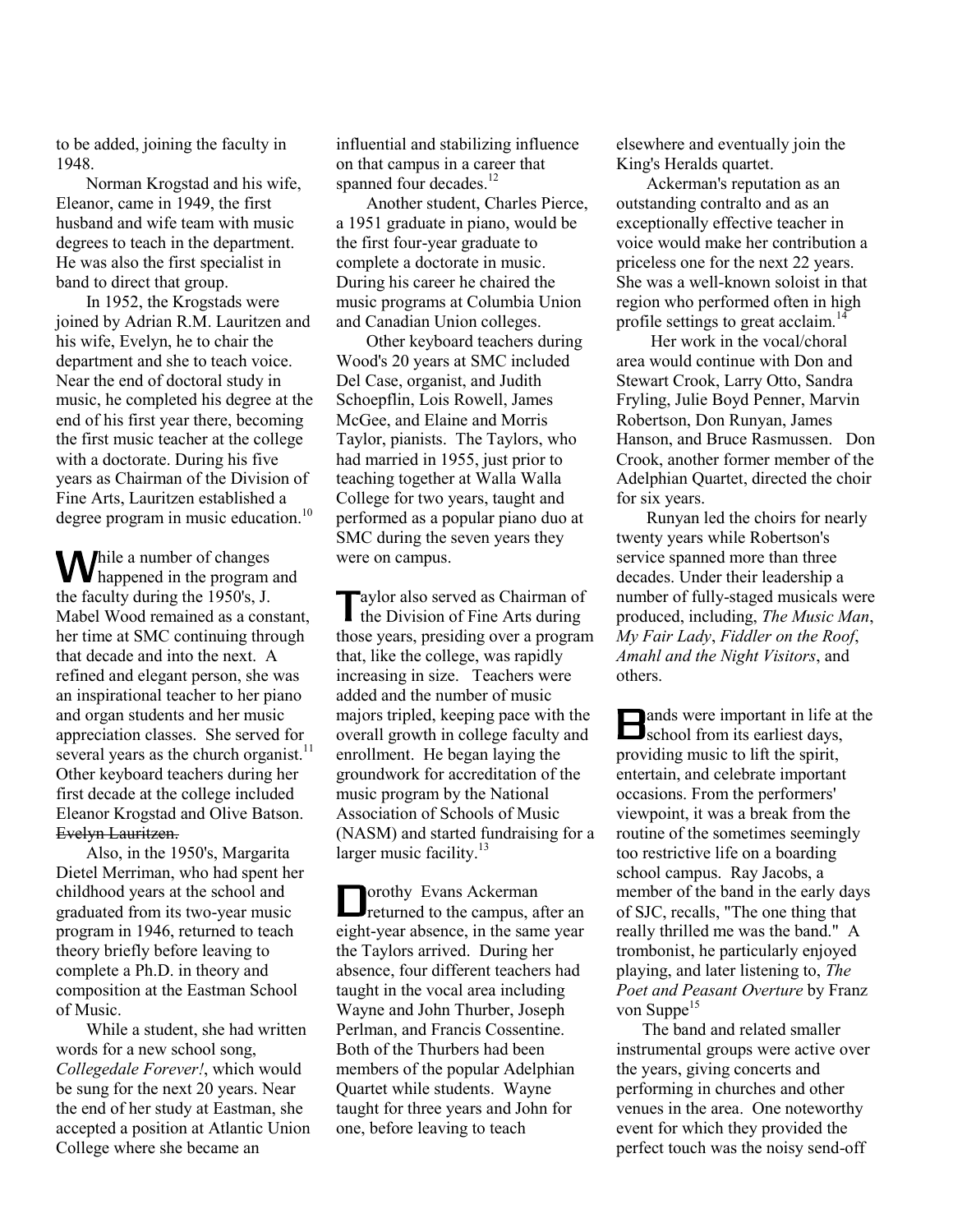at the railroad station for President H. H. Hamilton when he left to begin his presidency at Washington Missionary  $\mathrm{College.}^{16}$ 

 Norman Krogstad, first trained band director at SMC, led the band for eight years. A group of about 40 members, it was later led by Burton Jackson, Lyle Hamel, William Young, James Schoepflin, and Robert Warner through the 1950's and 1960's. During these years band concerts were popular well-attended events. Under Hamel's leadership, the size of the group increased to about 60. One unusual feature of his band at one point was an outstanding tuba section that included two women players.

he appointment of Marvin The appointment of Marvin<br>Robertson to chair the division of music in 1966 started what would be the longest tenure in music leadership in Adventist higher education during the last half of the  $20<sup>th</sup>$  century. For the next 33 years he provided the division with effective and farsighted music leadership as the school and society at large traversed waves of change in mores and music that at times seemed to be occurring at warp speed. As the school's size and finances surged and receded in cycles, he provided steady and effective leadership, leaving a legacy in accomplishment matched by few other Adventist music chairs.

 Coming from the Northwest, where he had taught successfully for eight years at all levels, Robertson at the time of his arrival was completing a doctorate in music at Florida State University. Within two years, he gained NASM membership for the department and began to hire a faculty that over the next three decades would provide quality teaching, innovative leadership in their specialties, and stability through lengthy years of service. $17$ 

 Additionally, beginning in the 1970's, Robertson began hiring highly qualified musicians from the Chattanooga and Atlanta symphonies and from other area colleges as adjunct faculty to teach in specialized performance areas. These teachers added breadth to the department's offerings and raised the level of performance in the ensembles.

y the time Robertson arrived on By the time Robertson arrived<br>
campus, the department had outgrown Miller Hall and was scattered across the campus, housed in different buildings. Robertson began to work for the construction of an adequate facility, one that would house the program.

 That dream was realized in the fall of 1981 when a new music building was dedicated that accommodated the existing program and provided for future growth. It was named in memory of J. Mabel Wood, who had retired in 1967 and helped raise funds for it until the time of her death five years earlier.<sup>18</sup>

Through the years Wood and her<br>
McGee, Stanley Walker, and Judy<br>
Lals successors, Del Case, James McGee, Stanley Walker, and Judy Glass, had taught and played on a variety of organs including an old Wurlitzer theater organ purchased by the college and installed by Brad Braley when such instruments had been displaced in theaters by movies with sound tracks. $19$  As the 1980's approached, the need for a significant organ on campus, which had been promoted by College President Frank Knittel, became an imperative, particularly as the organ program flourished under the leadership of Glass, who had joined the faculty in 1975.

 Even before Wood Hall was completed, a contract for two pipe organs had been signed with John Brombaugh and fundraising had started. The result was the

installation of the largest trackeraction organ in the United States in the Collegedale Church, a remarkable accomplishment.

 In 1986, a week-long dedication of the organ, named after Anton Heiller, noted Viennese organist and composer, along with a smaller mean-tone tracker in the Dorothy Ackerman Auditorium located in Wood Hall, attracted worldwide attention.

 Six internationally famous organists traveled to the campus and performed on the instruments to a cumulative audience of over 8,000. The concerts were recorded and later aired by National Public Radio. The event was viewed by some as the most significant musical event in the history of the school.<sup>20</sup>

 These two instruments, combined with a Brombaugh threestop practice organ, a tracker-action pipe organ purchased earlier, and a portative organ purchased in 1992, created one of the most significant organ installations in the circle of Adventist colleges and universities.

ther keyboard acquisitions were also made as the music program grew through the 1970's and 1980's. A number of pianos were purchased to accommodate the growth in interest in that area fostered by the teaching of Judith Schoepflin, James McGee, Bruce Ashton, and Robert Sage. Ashton, whose service of 36 years is the longest of any music teacher at the school since its founding, is also a composer with several published works to his credit.

hile the band had been the **W**hile the band had been the dominant instrumental group at the school before the 1960's and there had been uneven activity in the string area, that tradition would shift dramatically in the final decades of the  $20<sup>th</sup>$  century with the arrival of Orlo Gilbert in 1967. Starting as a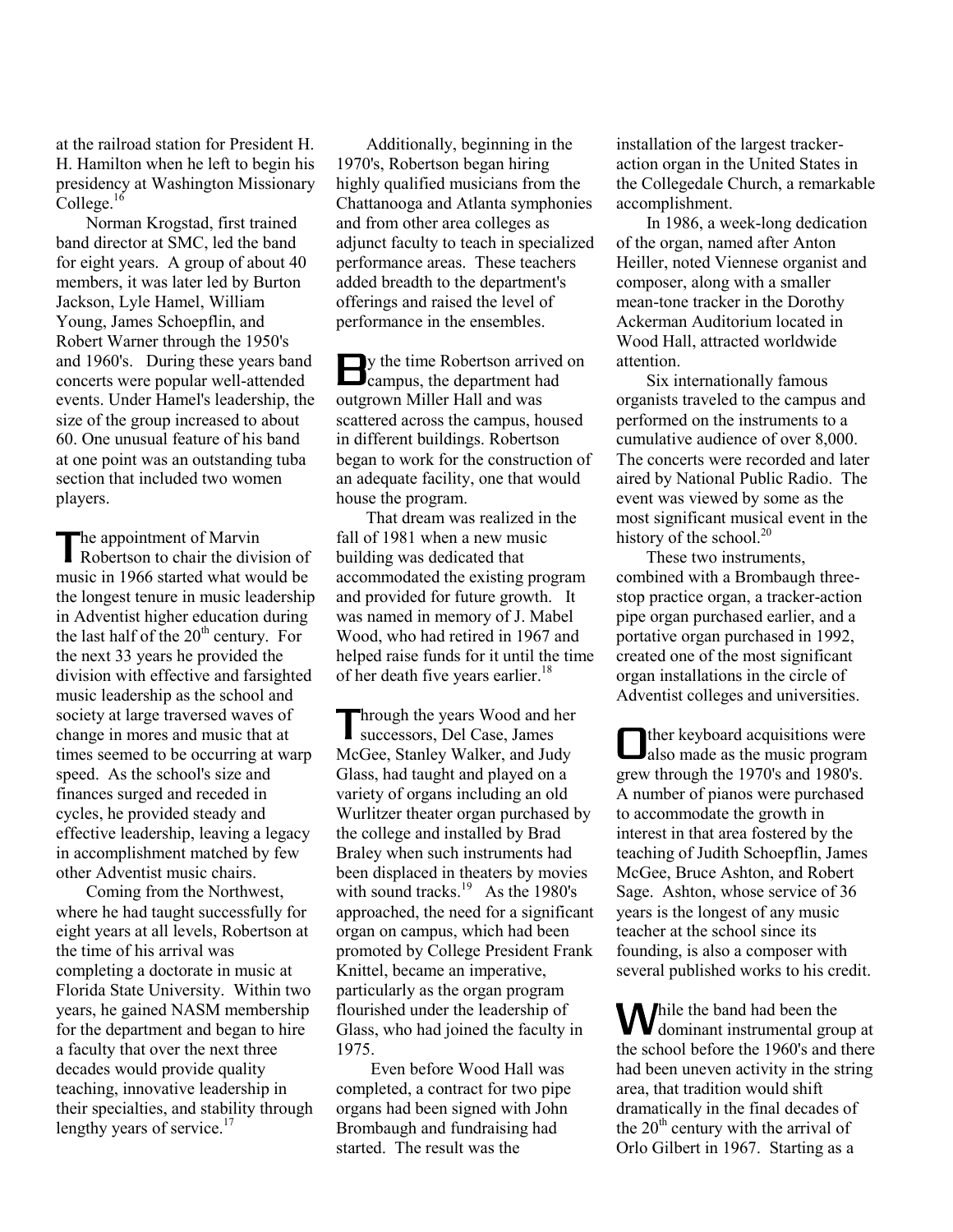teacher at nearby Collegedale Academy, within two years he had created enough interest as an adjunct string teacher at the college to justify a fulltime position there. As one of the first to recognize the value of the Suzuki violin approach to string instruction, within a decade he transformed a small string program into a flourishing one with a large and accomplished orchestra.

 An extensive and successful tour to the Orient in 1979 by the orchestra set the stage for what would become the largest and one of the most successful orchestra programs in Adventist colleges and universities. In the next two decades he took ten more world tours and performed in Carnegie Hall with the group. In recognition of his accomplishments, SAU presented him with its first honorary doctorate in  $1997.<sup>21</sup>$  Since his retirement in 2000, Laurie Redmer Minner, an accomplished and experienced string performer and conductor, has led the orchestra at a level that builds on its past accomplishments.

nspired by the success of the first world tour by the orchestra, all of I the major ensembles began a series of national and international tours. The Die Meistersinger Male Chorus and the Southern Singers, a mixed choir of sixty, both conducted by Robertson, each toured in the Soviet Union twice, as well as in other European countries.<sup>22</sup>

 These tours were moving experiences for audiences and performers alike. Robertson would later write about one of the first trips to the Soviet Union:

> Following the performance the people would come forward to greet us with "bear hugs," flowers, and tears streaming down their faces. Our music had crossed the language barrier and cut through the "Iron Curtain."<sup>23</sup>

**Example 1** with the stellar success of the orchestra, the band held its own orchestra, the band held its own under the leadership of Jack McClarty, Robert Anderson, and Pat Silver. Under McClarty, a dynamic, charismatic, and imaginative conductor, the band was a popular ensemble that always played to a full house. An unusual feature of his concerts was the baton twirling of his daughter, Julie Lee, a national champion in that area.

 Silver, first woman band director at SAU, led the band from 1982 to 1997, a record tenure in band leadership at SAU. Large numbers of students performed in her ensemble as it played on campus and toured extensively in the States and the Caribbean, Mexico, and Canada. Her successors, Brandon Beck and Kenneth Parsons, each with a different approach, have upheld the traditions associated with that group.

The retirements of Marvin<br>Robertson in 1999, Silver Robertson in 1999, Silver in 1997 and Gilbert in 2000 signaled the beginning of the end of an unprecedented era of change and accomplishment in music. James Hanson, an experienced vocal/choir director and music chair, facilitated the beginning of the inevitable changes created by the departure of Robertson.

 Like their immediate and more distant predecessors, Scott Ball, current Dean of the School of Music, and those who now instruct and direct ensembles, along with their more established colleagues, will continue to creatively meet both the challenges of transition and the ever changing demands of providing a program that is relevant in a new century and era.

 $\overline{a}$ 

 $\overline{a}$  $2$  This annotated photo, from the Rochelle Kilgore Collection, is found in Elva B. Gardner, *A School of His Planning: A narrative of seventy years of growth and development of SMC*, 1892-1962, 5, where it is dated 1905-06; and in *A Century of Challenge*, 29, where it is dated 1904. Gradye Brooke information based on material

provided in *A Century of Challenge*, 41. <sup>4</sup> *A School of His Planning*, 51; *A Century of Challenge*, Photograph section between pages 173

and 174. <sup>5</sup> *A Century of Challenge*, 126.

<sup>6</sup> Harold Miller information based on material in Wayne Hooper and Edward White, *Companion to the Seventh-day Adventist Hymnal*, 478,479; *A School of His Planning*, 156, 157; Elva B. Gardner and J. Mabel Wood, *Eighty Years of Progress*, 184; *A Century of Challenge*, 127,128.

<sup>7</sup> *Eighty Years of Progress*, 179,180 <sup>8</sup> Clarence Dortch information based on material presented in Dan Shultz, *A Great Tradition*, *Music at Walla Walla College*, 114-116; Dan Shultz, "A Tribute to Clarence William Dortch," *The IAMA Journal* (1991), 52-54.

9 See *A Century of Challenge* for a more complete presentation on quartets and other smaller vocal ensembles at SMC, 171,172.

<sup>10</sup> Information on the Krogstads and Lauritzens based on material in *A School of His Planning*, 151 and personal knowledge.

<sup>11</sup> Information on J. Mabel Wood based on material in *Eighty Years of Progress*, 179; Obituary in Southwestern Union Record, 27 March 1976; Marvin Robertson, Margarita Merriman, and Chloe Foutz, Conversations with Dan Shultz, 2002. <sup>12</sup> Information on Margarita Dietel Merriman based on material in *A Century of Challenge*  129,166,262; Merriman interviews by Dan Shultz,

March 2003; and personal knowledge.

<sup>13</sup> Information on Elaine and Morris Taylor based on material from *A Great Tradition*, 108,109; Madeline Steel Johnstone, "Variations on a Theme: Retirement from the Music Department," *Andrews University Focus* (Fall 1995), 4-6; *A Century of Challenge,* 225.

- <sup>14</sup> *A Century of Challenge*, 171, 225.
- <sup>15</sup> *A Century of Challenge*, 77.
- <sup>16</sup> *A Century of Challenge*, 112

<sup>18</sup> Printed Dedication Program, 23-24 Oct. 1981. <sup>19</sup> The instrument was purchased from a theater in Boston. During the time of installation Braley met and courted Olive Batson, a piano teacher at the college. They married and subsequently became

well known as organ and piano performers with the Voice of Prophecy.

<sup>20</sup> C. Warren Becker, "Organ Dedications at Southern," *IAMA Newsletters* (Summer 1986), 23- 25; printed program for the event.

<sup>21</sup> *IAMA Notes* (Summer/Autumn 2000), 17,18.

<sup>22</sup> *A Century of Challenge*, 303-304

<sup>23</sup> Marvin Robertson, "A Russian Odyssey: Journeys of the Heart," *IAMA Notes* (Autumn 1997), 1, 2-10.

## Additional Sources:

 Faculty Listings in *Eighty Years of Progress*. *Southern Memories*: 1948-1959, 1961-1970, 1977,1978,1982-1988.

 Conversations/Interviews: Elsie Landon Buck, 18 January 2004; Judy Glass, 25 January

<sup>1</sup> See Dennis Pettibone, *A Century of Challenge: The Story of Southern College, 1892-1992,* 9-60 for a detailed presentation on the conditions surrounding the founding of SAU.

<sup>&</sup>lt;sup>17</sup> *A Great Tradition*, 133, 134; personal knowledge.